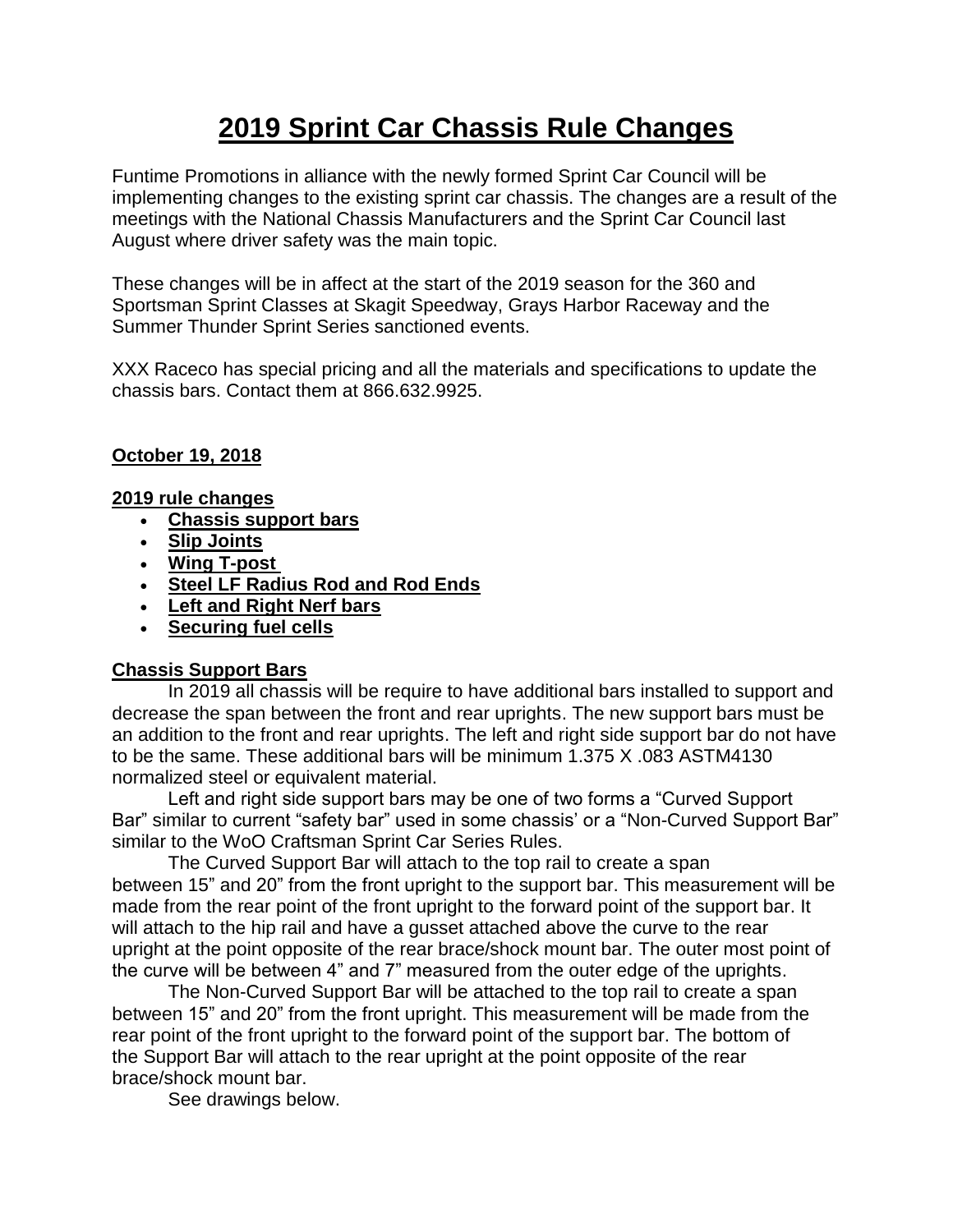#### **Slip Joints**

Slip joints will no longer be allowed in any form. Bolted or clamped slip joints will no longer be allowed. If a current chassis has a slip joint it will have to be welded the full circumference of the tube to become solid.

#### **Wing T-post**

Wing T-post should be built from 1" X .083" minimum ASTM4130 normalized steel or equivalent material. Parts made from castings will be phased out over the next year. Some approved design drawings are below.

### **Steel LF Radius Rod and Rod Ends**

LF radius rod must be made of 4130 steel with steel rod ends.

#### **Left and Right Nerf Bars**

All left and right side nerf bars must attach to the chassis at 3 points. Two point side nerf hoops will no longer be allowed.

#### **Securing Fuel Cells**

We are considering some ideas to better secure fuel cells and keep them attached to the chassis during crashes. Some ideas being considered are to strengthen the existing mounting points, and additional mounting points. More information to follow.